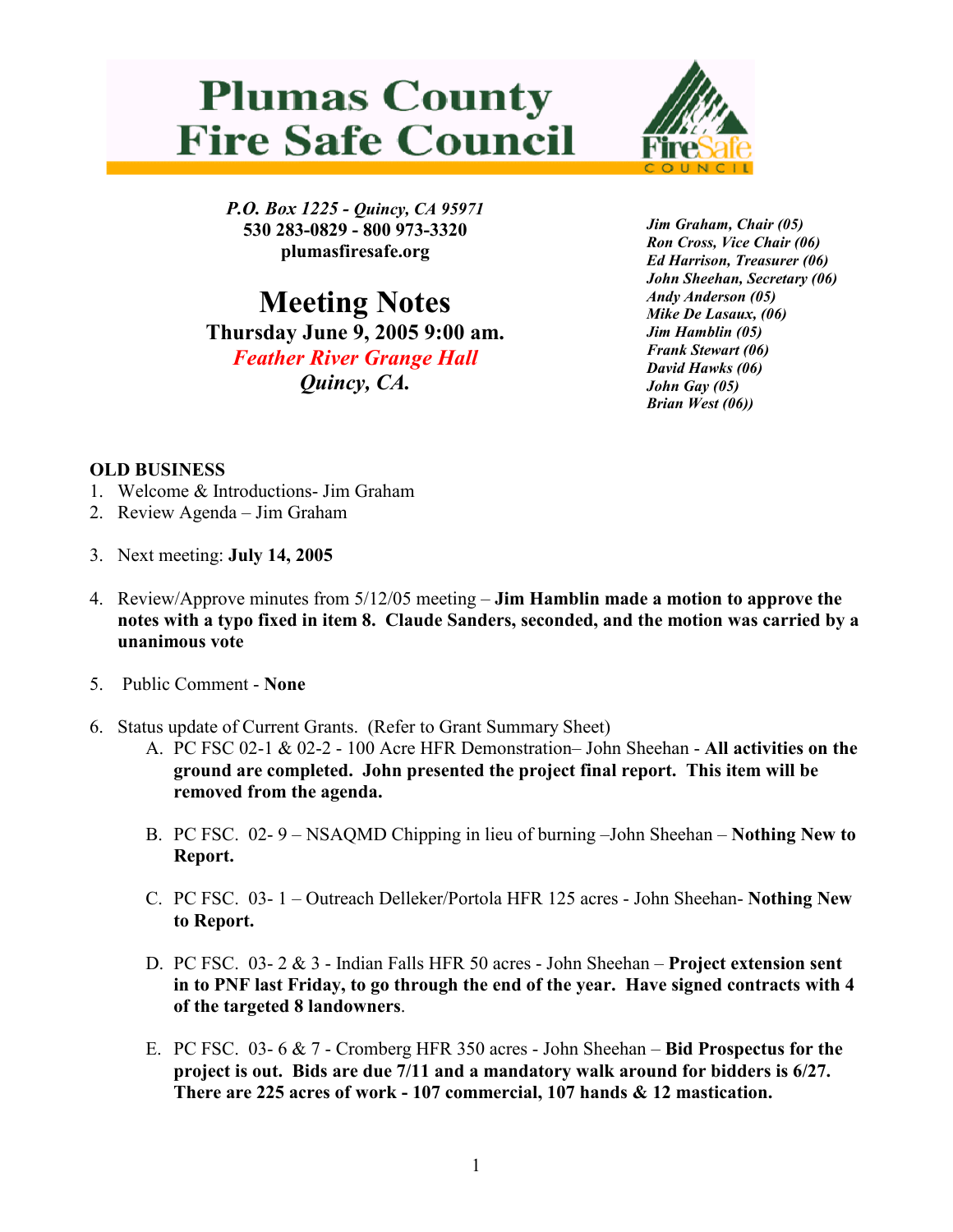- F. PC FSC 03–8 & 14 Project Development, and Coordination John Sheehan Project is complete. This item will be removed from the agenda.
- G. PC FSC 03–9 & 04-9 Graeagle Fuelbreak THP 200 acres John Sheehan Pete Thill, project RPF, has submitted the Timber Harvest Plan to CDF.
- H. PC FSC 03-10 & 11 Quincy CSD HFR 13 acres John Sheehan Work on the project is expected to begin next week.
- I. PCFSC 03 –12  $& 13$  Elderly/Disabled Defensible Space John Sheehan The 7 residences that were awarded last month have been completed. 18 more are out for bids.
- J. PCFSC 03-16 100 acres Hazardous Fuel Reduction –Delleker North John Sheehan Logging has been completed. Chipping, clean-up and final inspection will occur this month.
- K. PCFSC 03-17 FSC Coordination CY04 John Sheehan Meeting agenda, notes and press releases continue to be prepared and distributed. A presentation of the Community Fire Plan was made to the QLG & Almanor Basin FSC.
- L. PCFSC 04-1, 2,  $\&$  8 C Road HFR John Sheehan Brian is expected to begin work on this project this month.
- M. PCFSC 04-3 & 10 Gold Mountain HFR John Sheehan Pete Thill, project RPF, has started preparing the Timber Harvest Plan.
- N. PCFSC 04-4 & 12 Canyon Dam HFR Planning– John Sheehan Nothing New to Report.
- O. PCFSC 04-6 County Stewardship Proposal John Sheehan Nothing New to Report.
- P. PCFSC 04-7 & 11 Red Clover (Genesee) HFR– John Sheehan Nothing New to Report.
- 7. Grants Pending John Sheehan The following projects are being developed or pending:
	- A. PC FSC Council Coordination Title III Plumas County Board of Supervisors have voted to approve this Title III request and it is pending a 45 day public comment period.
	- B. Greenhorn HFR Title III & Title II Plumas County Board of Supervisors has voted to approve this Title III request and it is pending a 45 day public comment period.

The Plumas County RAC voted on 6/8 to recommend the project to the Plumas NF Forest Supervisor for funding.

C. White Hawk HFR – Title III, Title II & CA FSC (CDF Prop 40) - Plumas County Board of Supervisors has voted to approve this Title III request and it is pending a 45 day public comment period.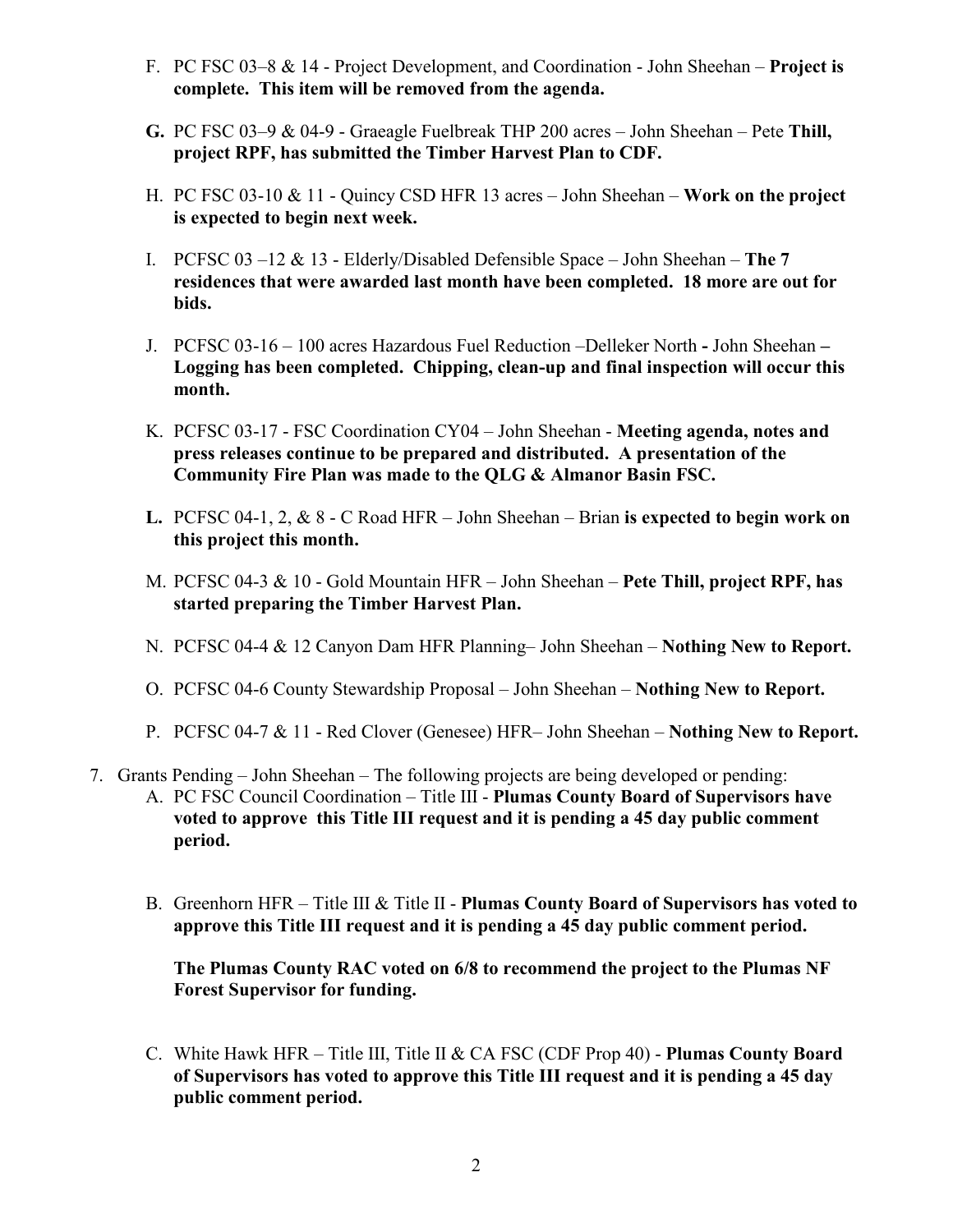The Plumas County RAC voted on 6/8 to recommend the project to the Plumas NF Forest Supervisor for funding.

Due to project limitations with Prop 40 funds and expected funding with Title II monies, PC FSC will not pursue this project further with CDF.

D. Grizzly Creek HFR - Title III, Title II & CA FSC (CDF Prop 40) - Plumas County Board of Supervisors has voted to approve this Title III request and it is pending a 45 day public comment period.

The Plumas County RAC voted on 6/8 to recommend the project to the Plumas NF Forest Supervisor for funding.

Due to project limitations with Prop 40 funds and expected funding with Title II monies, PC FSC will not pursue this project further with CDF.

- E. Mohawk Vista HFR Title III Plumas County Board of Supervisors has voted to approve this Title III request and it is pending a 45 day public comment period.
- 8. HFQLG –HFR project overview/relation to communities Opportunities Project mapping integration involving US FS, CDF and Fire Safe Council - PNF's fuel reduction out year program of work - John Gay – The Lassen NF is requesting a letter of support for the Young Pine II project, however, only one of the units falls within a focus are of the Council. At the April meeting, a motion was passed that the Council only provide support letters to projects which fall in the Communities at risk or WUI.

The Mt. Hough RD will be hosting a public meeting on the 207 program of work in Greenville this evening. Frank Stewart proposed that the Council provide a letter of support to the Empire project EIS. He will provide Jerry with a draft.

- 9. Implementation of the Plumas County Community Wildland Fire Plan. Jim Graham A small group met and the initial focus will be on Information & Education. Jim Graham, Jerry Hurley & Sue McCourt will work on creating a display for the front of the County Building & Planning Department, to better inform folks creating new projects in the County. Jim will also meet with John McMorrow & discuss code changes to focus on, specifically requirements for new subdivisions including fuel treatment, and standards for water and fire protection. He will work on getting a resolution for the Board to pass that shows their intent to accomplish identified Plan mitigation items. This group will meet at 8:00 AM before each regularly scheduled FSC meeting.
- 10. Committee report on recommendations for fuel reduction treatment areas of public lands around communities, beyond HFQLG. – Frank Stewart- The group agreed to meet to look at potential projects.